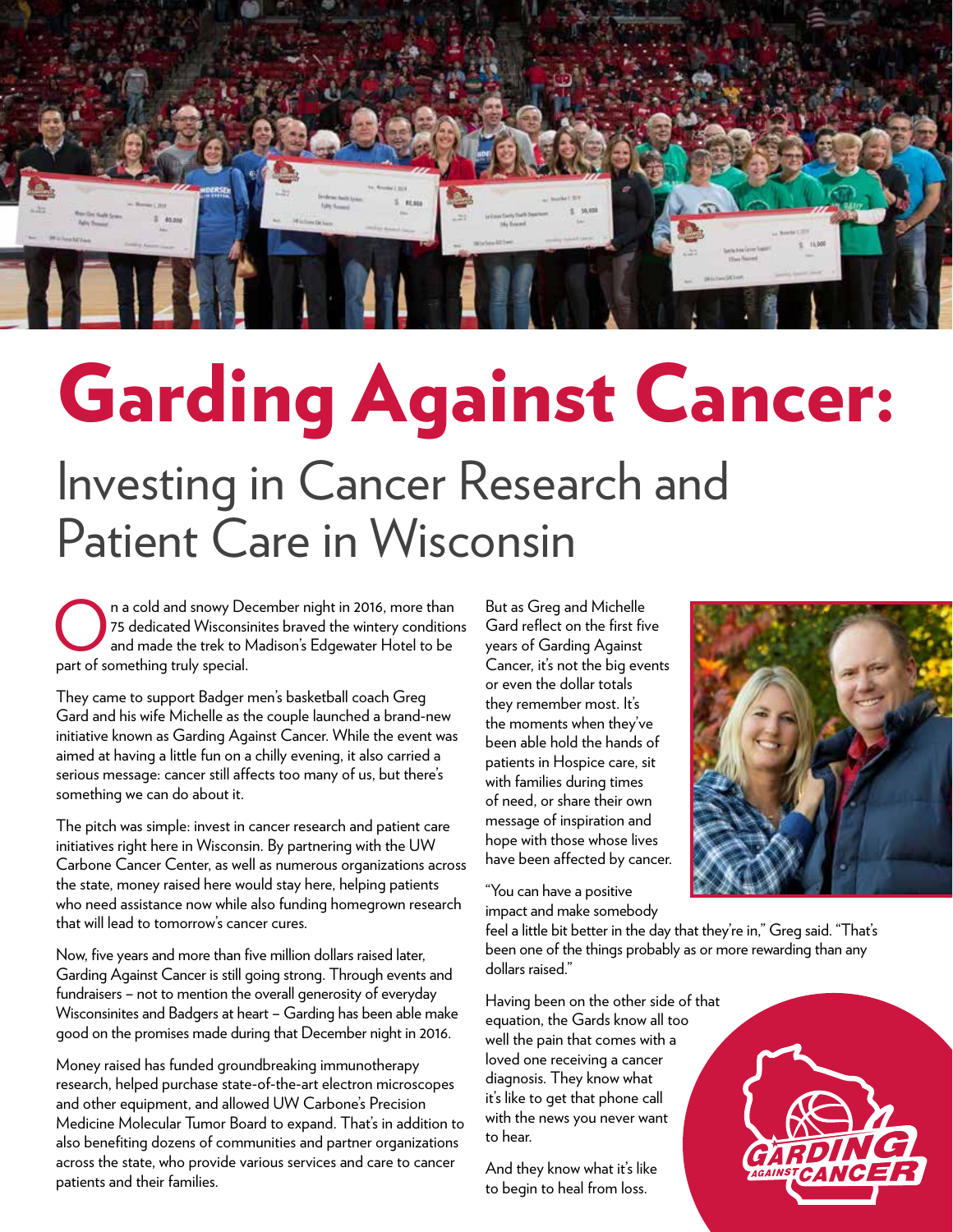## Hard working. Big hearted. A real salt-of-the-earth kind of guy.

Those are just a few of the ways Glen Gard has been described.

"What I remember most about Glen is his smile and how welcoming he was," Michelle said. "There wasn't a topic he couldn't talk about with people, and he always made you feel like you were the most important person."

Growing up in a small farming community in southeastern Wisconsin, Glen knew the importance of hard work and looking out for your neighbors. During his career as agricultural loan officer, he saw first-hand the impact of money staying local and being invested back into the community. He had a 'think globally, shop locally' mentality, something that son Greg – one of three Glen's children – didn't fully appreciate until much later.

"I probably learned more about him since he's passed away than when he was alive," Greg said. "People have been more willing to share their experiences and stories about him. I've learned that his impact behind the scenes was pretty immense."

In May 2015, Glen Gard was diagnosed with glioblastoma multiforme, an aggressive and relatively rare brain cancer. As with any new diagnosis, it left the Gard family with a lot of hard questions. But one of the first phone calls Greg received after his father's cancer diagnosis was from UW Carbone Cancer Center director, Howard Bailey, MD.

"I didn't know who he was," Greg says with a laugh. "I never had any reason to access the Carbone Cancer Center. But Howard ended up being a sounding board for us through this whole process."

Glen Gard would go on to receive treatment at UW Carbone, and spoke highly of his care there. But glioblastoma can be a very challenging cancer to treat, and it moves quickly. About six months after his diagnosis, Glen Gard passed away at the age of 72.



Less than two months later, Greg was named interim head coach of the Wisconsin men's basketball team. While still grieving the loss of his father, he was forced to start thinking about how to position his team for another trip to the National Championship game, where the Badgers had been earlier that year.

But he also began thinking about how he could use his new job for good.

"Knowing we were going to have a platform and a voice, we were looking for a way we could impact and help others," Greg said.

The Gards had previously supported cancer research, but the loss of Glen to glioblastoma made their connection to the cause stronger – and much more personal – than they could have ever imagined.

So within months, they began taking steps to build an initiative that would not only allow them to raise money for the cause, but do it in a way that would have made Glen proud.

Just five months after organization's kickoff event, the Gards hosted their first Garding Against Cancer signature event in May of 2017 at the Kohl Center – something that would become Garding's staple in the coming years.

To go from kicking off a new initiative to hosting a major event in just five months is no small undertaking. But with support from the University of Wisconsin Foundation, dedicated volunteers, a steering committee and a newly-created network of dedicated supporters lovingly known as 'Point Gards,' things quickly came together and word began to spread about the event.

To say it was a success would be an understatement. The Madison-based event drew more than 600 attendees and raised over \$1 million for cancer research and patient care in Wisconsin. For the Gards, it was a huge win, but only part of their overall strategy to engage with the state of Wisconsin.

Soon after the event, they began travelling around the state, taking part in a handful of regional events that first year, while also making time to visit with local cancer patients and their families at each stop.

"Being from rural communities, we really wanted to reach out to the wider Wisconsin community," Michelle said. "It was important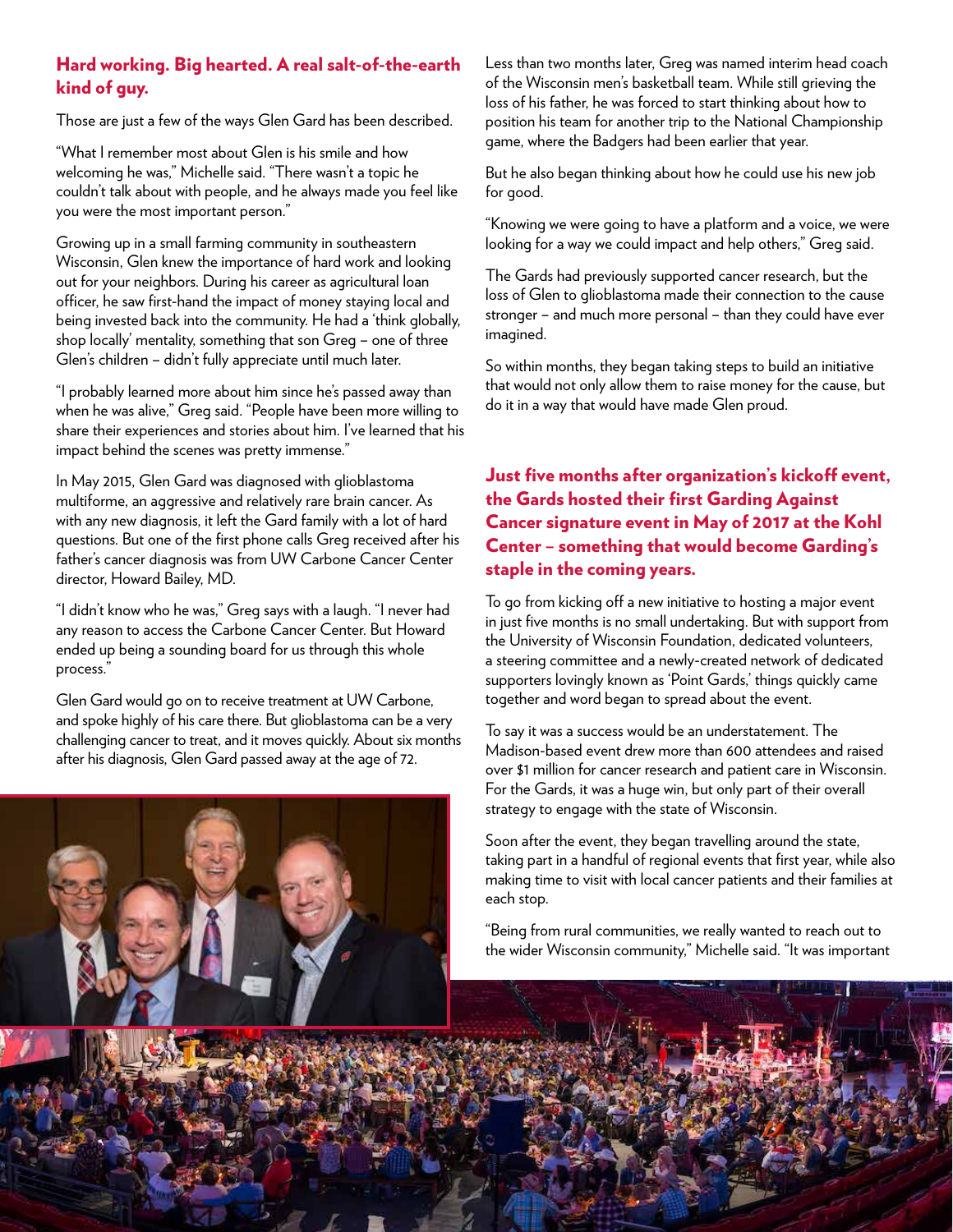for us to get out there and be able to fund different things, in addition to research, around the state. It's a reflection of Glen, as well"

When Garding comes to town, the goal is to raise money locally, but more importantly, to spend that money locally. With help from the UW Foundation and a dedicated Garding team, Greg and Michelle work with local stakeholders to identify each community's unique needs, and how best to meet them. All locally raised funds from a regional event stays in



the region, directly benefiting those in need.

And perhaps it's no surprise that basketball is often the thread that ties these statewide efforts together. Before the basketball season officially kicks off, the Badgers usually play a few exhibition games, including an annual match-up with another UW school. While exhibition games don't count towards a team's record, it doesn't mean they can't count for something.

In 2016, prior to the official launch of Garding, an exhibition basketball game between UW-Madison and UW-Platteville – a team coached by brother Jeff Gard – was used as an opportunity to raise awareness about brain cancer.

Since then, Garding has spun the annual "UW vs. UW" exhibition game into a friendly competition to raise funds in and for local communities, including Oshkosh, Menomonie, La Crosse, Wausau, Whitewater and Janesville, to help meet each location's unique needs.

For instance, much of the \$225,000 raised prior to the 2019 Garding Against Cancer game with UW-La Crosse was used to fund skin cancer screenings, education and prevention efforts in the area, as the melanoma rate in La Crosse County is higher than the state average, according to state data.

Four local organizations – Gundersen Health System, Mayo Clinic Health System, La Crosse County Health Department, Sparta Area Cancer Support, Inc. – all received Garding funds, with some funding set aside specifically to help with additional supportive services for patients.

That allowed Gundersen and Mayo to expand access to cooling caps, which help reduce hair loss for cancer patients undergoing chemotherapy. And it helped Sparta Area Cancer Support, Inc. to provide financial assistance to local cancer patients to help with medical bills, transportation costs, rent payments and food.

So while these exhibition games may not count toward either team's final record, it's hard to argue that they're not some of the most important games of the year.

In addition to its annual signature event and awareness games, Garding Against Cancer has played host to a variety of events throughout the years, including pheasant hunts, golf outings, 5k races and much more.

On top of that, various organizations, companies and even individuals have also hosted their own fundraisers for Garding – all in their own unique Wisconsin way. Churches have hosted fish fry fundraisers. High school basketball teams have hosted competitions. Even elementary schools have gotten in on the action.

"People are continually trying to find ways, even small ways, to help in their communities," Greg said.

Then there was Bucky on Parade in 2018, led by the Madison Area Sports Commission. Combining public art with a love for everyone's favorite mascot, the months-long event featured 85 life-size Bucky Badger statues sprinkled around the Madison area, each one lovingly designed by a local artist. At the event's conclusion, many of the statues were auctioned off, with proceeds benefiting Garding and other community organizations and charities.

Even Garding got a Bucky of its own, designed by UW Health employee-turned-artist Meghan McKinney, who used medication vial caps to create a unique, upcycled look for her "Vial Caps for a Cure" statue.

Suffice to say, momentum was building and Garding was cruising along at a rapid pace.

Then, in March of 2020, preparations were well underway for the 4<sup>th</sup> annual Garding Against Cancer signature event. With two months to go until the big day, the Garding team was busy securing sponsorships, while developing an exciting and engaging program to create the biggest signature event yet. And beyond that, there were scheduled visits to even more communities around Wisconsin.